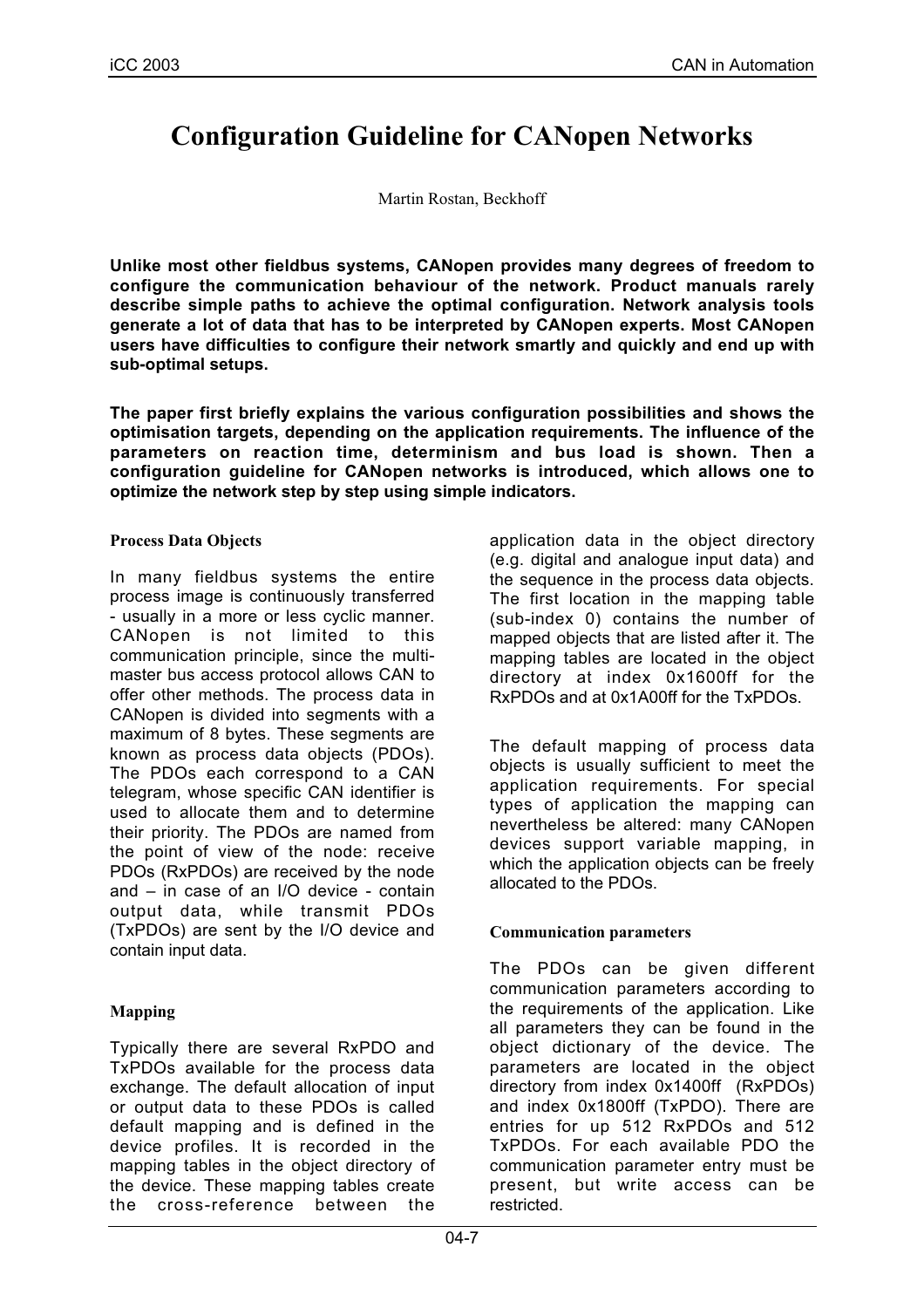Each entry is a data structure of up to five parameters, which are now explained in more detail:

#### **PDO Identifier**

The most important communication parameter in a PDO is the CAN identifier (also know as the communication object identifier, or COB-ID). It is used to identify the data, and determines their priority for bus access. For each CAN data telegram there may only be one sender node (producer), although all messages sent in the

CAN broadcast procedure can be received by any number of nodes (consumers). Thus a node can make its input information available to a number of bus devices at the same time - even without transferring them through a logical bus master.

## **Default Identifier**

For the first four PDOs (PDO1…PDO4) CANopen provides default identifiers depending on the node address, but all other PDOs must have identifiers assigned to them. In the system of default identifiers, all the nodes (here: slaves) communicate with one central station (the master), since slave nodes do not listen by default to the send identifier of other slave nodes: If the consumer-producer model of CANopen PDOs is to be used for direct data exchange between nodes (without a master), the distribution of identifiers must be appropriately adapted, so that the TxPDO identifier of the producer agrees with the RxPDO identifier of the consumer: This procedure is known as PDO linking. It permits, for example, easy construction of electronic drives in which several slave axes simultaneously listen to the actual value in the master axis TxPDO.

PDOs can be activated or deactivated by changing the most significant bit of the identifier parameter. Depending on the implementation, modifying the identifier may be limited to the pre-operational state of the device or even be not supported at all.



Fig 1.: PDO Transmission principles

## **PDO Transmission Types**

CANopen offers a number of possible ways to transmit process data (see fig. 1).

## **Event driven:**

The "event" is the alteration of an input value, the data being transmitted immediately after this change. The eventdriven flow can make optimal use of the bus bandwidth, since instead of the whole process image it is only the changes in it that are transmitted. A short reaction time is achieved at the same time, since when an input value changes it is not necessary to wait for the next interrogation from a master.

As from CANopen Version 4 it is possible to combine the event driven type of communication with a cyclic update. Even if an event has not just occurred, event driven TxPDOs are sent after the event timer has elapsed. If an event does occur, the event timer is reset. For RxPDOs the event timer is used as a watchdog in order to monitor the arrival of event driven PDOs. If a PDO does not arrive within a set period of time, the bus node adopts the error state.

# **Polled**

The PDOs can also be polled by data request telegrams (remote frames). In this way it is possible to get the input process image of event-driven inputs onto the bus, even when the inputs have not changed,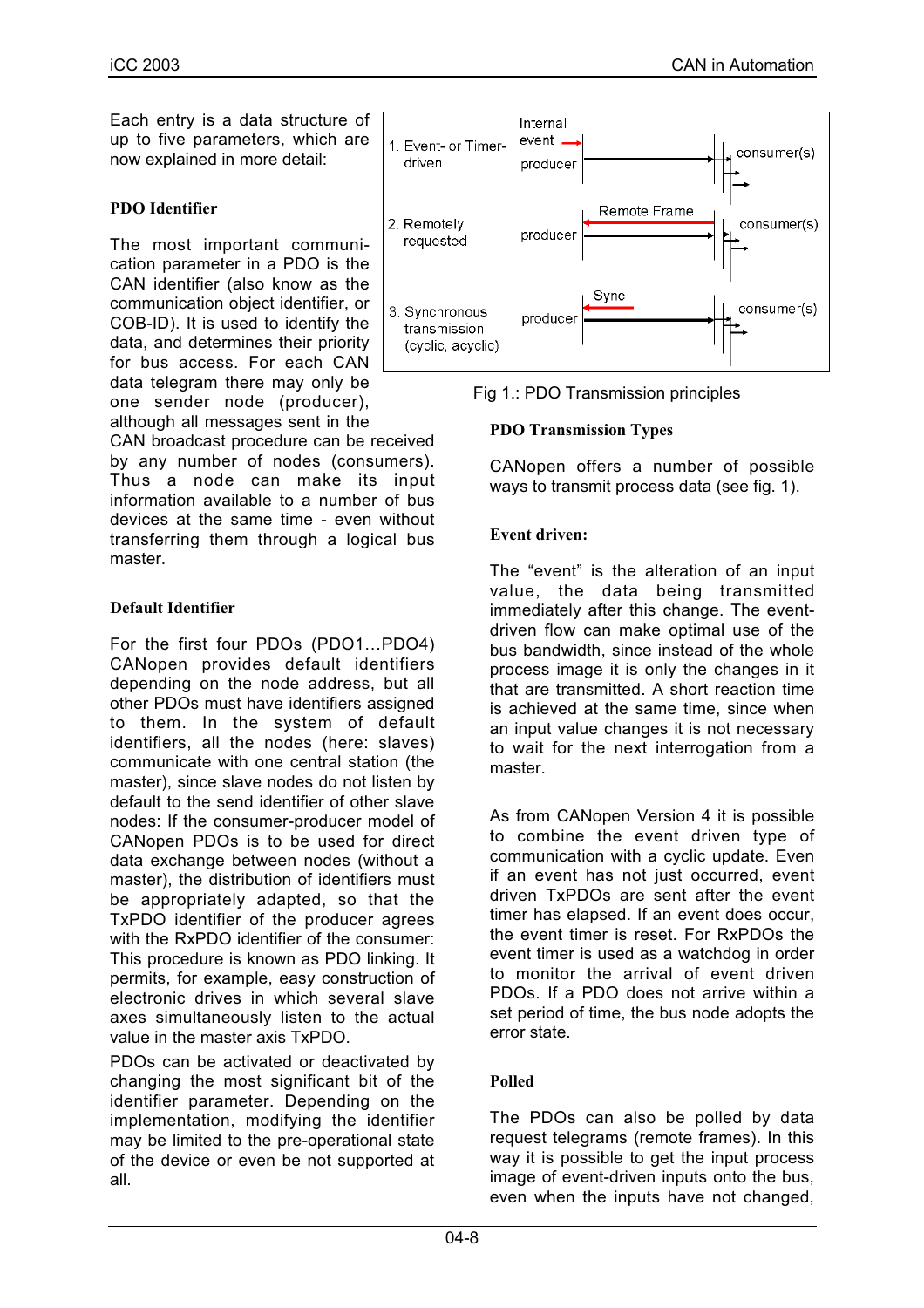for instance by a monitoring or diagnostic device brought into the network while it is running. The time needed to react on a remote frames and send the requested PDO depends on the CAN controller used: FullCAN Controllers with fully integrated frame filtering typically respond immediately to remote frames and send whatever is in the corresponding data buffer. Here the local application program (or firmware) has to make sure that the data is updated frequently, and one cannot tell how old the data is. CAN Controllers with simplified frame filtering (BasicCAN) typically forward the remote request to the application firmware, which then compiles the PDO with actual data. This takes longer, but ensures "fresh" data.

As this device behaviour normally is not transparent to the user and as there are CAN controllers that do not support remote frames at all, polling is not a preferable PDO communication method.



Fig 2.: CANopen Sync Mechanism

# **Synchronised**

It is not only for drive applications that it is worth while to synchronise the sampling of the input information and the setting the outputs. For this purpose CANopen provides the SYNC object, a CAN telegram of high priority but containing no user data, whose reception is used by the synchronised nodes as a trigger for reading the inputs or for setting the outputs (fig. 2).

The "PDO transmission type" parameter specifies how the transmission of the PDO is triggered, or how received PDOs are handled:

# **Acyclic Synchronous**

PDOs of transmission type 0 function synchronously, but not cyclically. An RxPDO is only evaluated after the next SYNC telegram has been received. In this way, for instance, axis groups can be given new target positions one after another, but these positions only become valid at the next SYNC - without the need to be constantly outputting reference points. A device whose TxPDO is configured for transmission type 0 acquires its input data when it receives the SYNC (synchronous process image) and then transmits it if the data correspond to an event (such as a change in input) having occurred. Transmission type 0 thus combines transmission for reasons that

> are event driven with a time for transmission (and, as far as possible, sampling) and processing given by the reception of "SYNC".

# **Cyclic Synchronous**

In transmission types 1-240 the PDO is transmitted cyclically: after every "n-th" SYNC  $(n = 1...240)$ . Since transmission types can be combined on a device as well as in the network, it is possible, for example, for a fast cycle to be agreed for digital inputs  $(n = 1)$ ,

whereas the data for analog inputs is transmitted in a slower cycle (e.g.  $n = 10$ ). RxPDOs do not generally distinguish between transmission types 0...240: a PDO that has been received is set to valid when the next SYNC is received. The cycle time (SYNC rate) can be monitored (object 0x1006), so that if the SYNC fails the device reacts in accordance with the definition in the device profile, and switches, for example, its outputs into the fault state.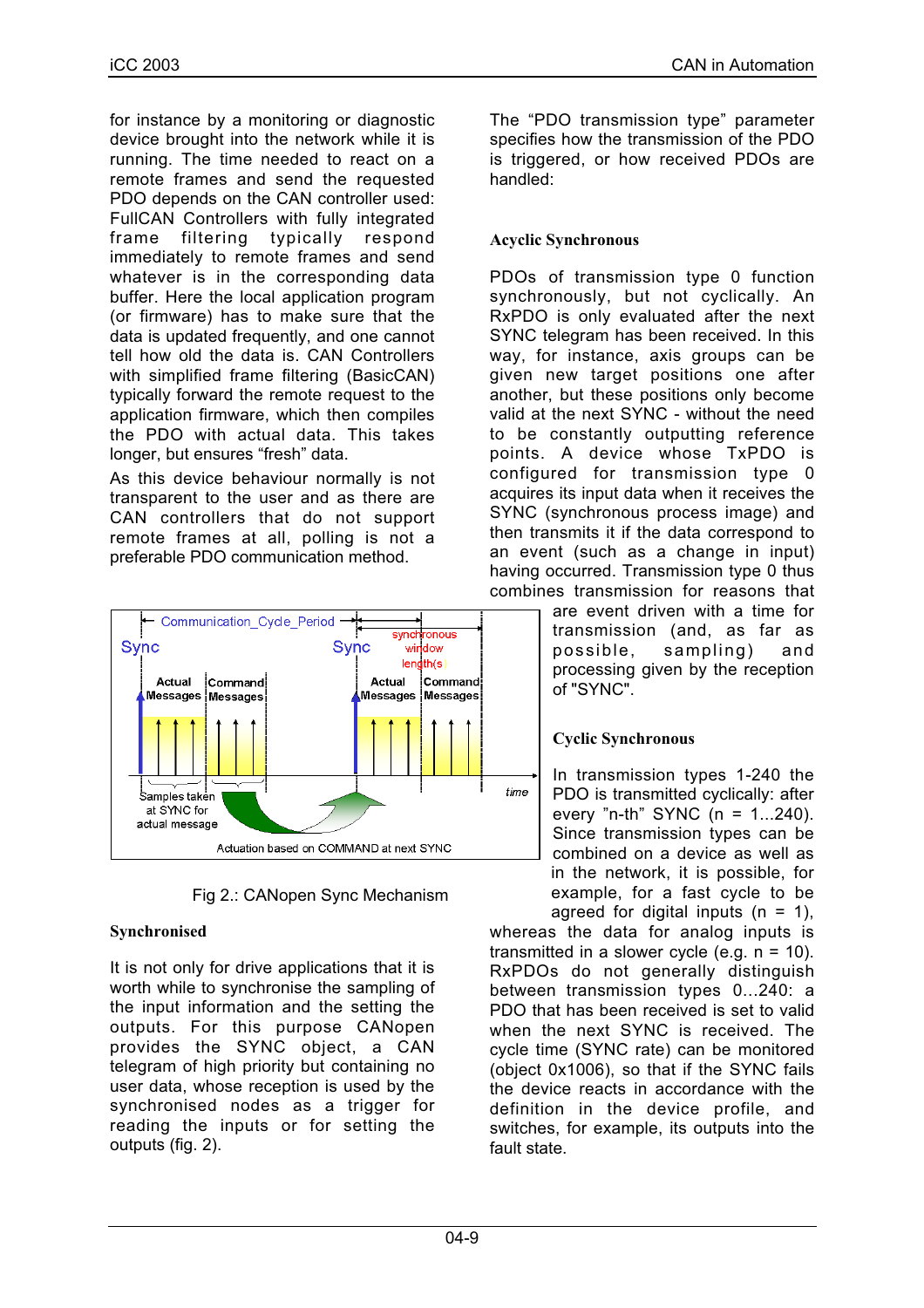## **Inhibit time**

When selecting the type of event-driven PDO communication, consideration must be given to the fact that in certain circumstances many events occur at the same time, resulting in corresponding delays before a relatively low priority PDO can be transmitted. The possibility of a continuously changing input with a high PDO priority monopolising the bus (the "babbling idiot") must also be prevented. For this reason, event-driven mode is switched off by default for analogue inputs, in accordance with the CANopen specification, and has to be activated by means of object 0x6423. The "inhibit time" parameter (fig. 3) can be used to implement a "transmit filter" that does not increase the reaction time for relatively new input alterations, but is active for changes that follow immediately afterwards.



The inhibit time (transmit delay time) specifies the minimum length of time that must be allowed to elapse between the transmission of two of the same telegrams. If the inhibit time is used, the maximum bus loading can be determined, so that the worst case latency can then be found.

# **PDO Parameterisation**

Even though the majority of CANopen networks operate satisfactorily with the default settings, i.e. with the minimum of configuration effort, it is wise at least to check whether the existing bus loading is reasonable: 70-80% bus loading may be acceptable for a network operating purely in cyclic synchronous modes, but for a network with event-driven traffic this value

would generally be too high, as there is hardly any bandwidth available for additional events.

## **Application Requirements**

The communication of the process data must be optimised in the light of application requirements which are likely to be to some extent in conflict. These include

- Little work on parameterisation useable default values are optimal
- Guaranteed reaction time for specific events
- Cycle time for control loops closed over the bus
- Safety margins for bus malfunctions (enough bandwidth for the repetition of messages)
- Maximum baud rate depends on the maximum bus length
- Desired communication paths who is speaking with whom

In order to determine the requirements of the application the cycle time of the control task(s) should be considered. For each device or signal type it should be defined if the reaction time or the cycle time is crucial.

Typical is for

- Controlled axis: cycle time and synchronicity
- Positioned axis: reaction time, simultaneous start
- Digital I/O: reaction time
- Analogue I/O: cycle time

Furthermore, the switch-off time in case of communication failure has to be considered: how long may it take to detect such a situation? This time determines the cycle time (and life time factor) of the node supervision (Guarding/Heartbeat).

A important factor for the layout of the network often turns out to be the available bus bandwidth (bus load).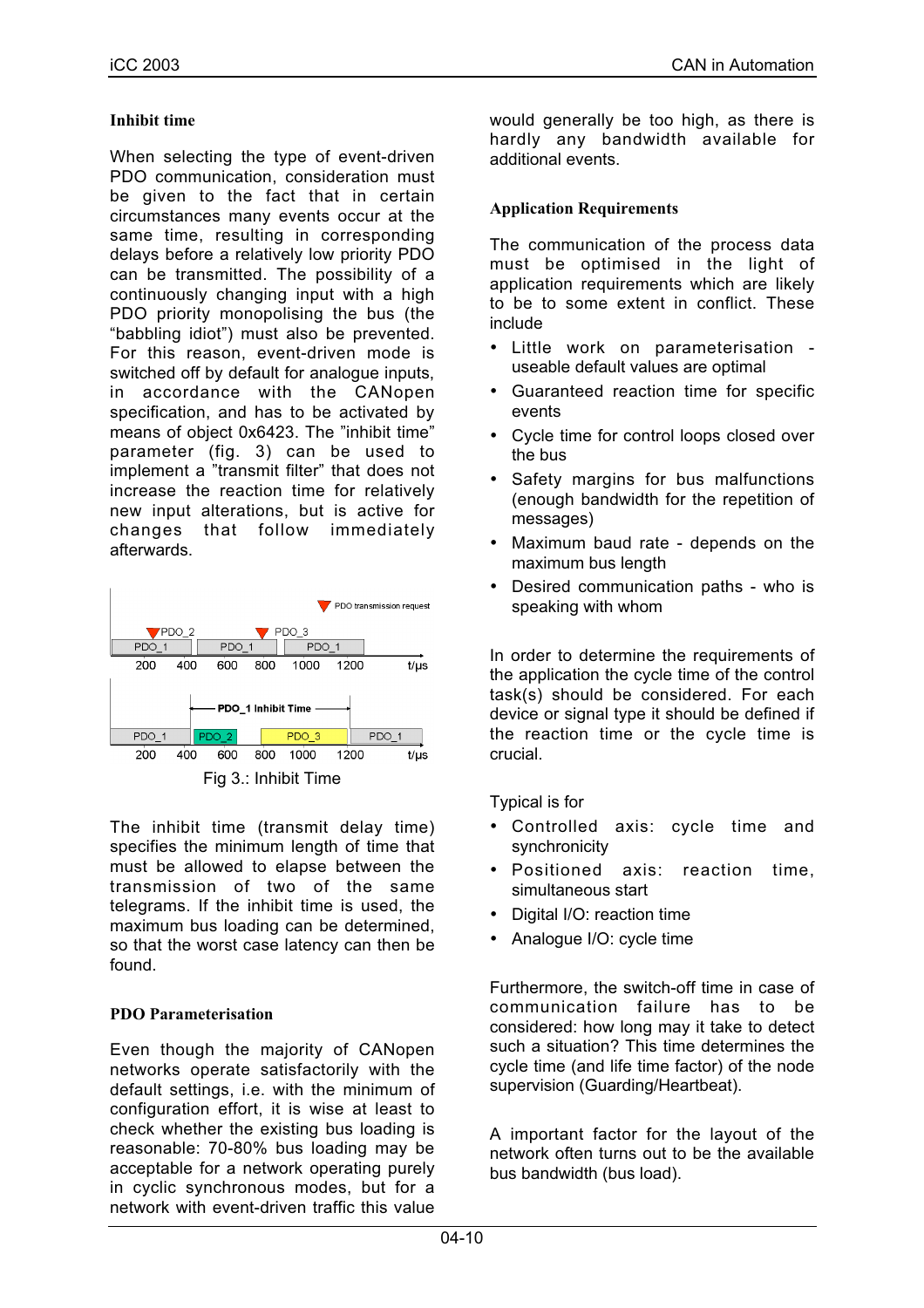#### **Select the Baudrate**

We generally begin by choosing the highest baud rate that the bus will permit. It should be borne in mind that serial bus systems are always more sensitive to interference at higher baud rates, so the better rule is "just as fast as needed". 1000 kbit/s are not usually necessary, and only to be unreservedly recommended on networks within a control cabinet where there is no electrical isolation between the bus nodes. Experience also tends to show that estimates of the length of bus cable laid are often over-optimistic - the length actually laid tends to be longer.

## **Determine the Communication Type**

Once the baud rate has been chosen it is appropriate to specify the PDO communication type(s). These have different advantages and disadvantages:

Cyclic synchronous communication provides an accurately predictable bus loading, and therefore a defined time behaviour - you could say that the standard case is the worst case. It is easy to configure: The SYNC rate parameter sets the bus loading globally. The process images are synchronised: Inputs are read at the same time, output data is set valid simultaneously, although the quality of the synchronisation depends on the implementation.

Only few CANopen master cards are capable of synchronising the CANopen bus system with the cycles of the application program (PLC or NC) – the Beckhoff cards provide this feature. The guaranteed reaction time under cyclic synchronous communication is always at least as long as the cycle time, and the bus bandwidth is not exploited optimally, since "old" data, i.e. data that has not changed, is continuously transmitted. It is however possible to optimise the network through the selection of different SYNC multiples (transmission types 1...240), so that data that changes slowly is transmitted less often than, for instance, time-critical inputs.

It must, however, be borne in mind that input states that last for a time that is

shorter than the cycle time will not necessarily be communicated. If it is necessary for such conditions to be registered, the associated PDOs for asynchronous communication should be provided.

Event-driven asynchronous communication is optimal from the point of view of reaction time and the exploitation of bus bandwidth - it can be described as "pure CAN". Your choice must, however, also take account of the fact that it is not impossible for a large number of events to occur simultaneously, leading to corresponding delays before a PDO with a relatively low priority can be sent. Proper network planning therefore necessitates a worst-case analysis.

Through the use of, for instance inhibit time it is also necessary to prevent a constantly changing input with a high PDO priority from blocking the bus. As mentioned before, this is the reason that event driving is switched off by default for analogue inputs, and must be turned on specifically. Time windows for the transmit PDOs can be set using event timers: the telegram is not sent again before the inhibit time has elapsed, and not later than the time required for the event timer to complete (see fig. 4)



It is also possible to combine the two main PDO principles. It can, for instance, be helpful to exchange the command and actual values of an axis controller synchronously, while limit switches, or motor temperatures with limit values are monitored with event-driven PDOs. This combines the advantages of the two principles: synchronicity for the axis communication and short reaction times for limit switches. In spite of being eventdriven, the distributed limit value monitoring avoids a constant addition to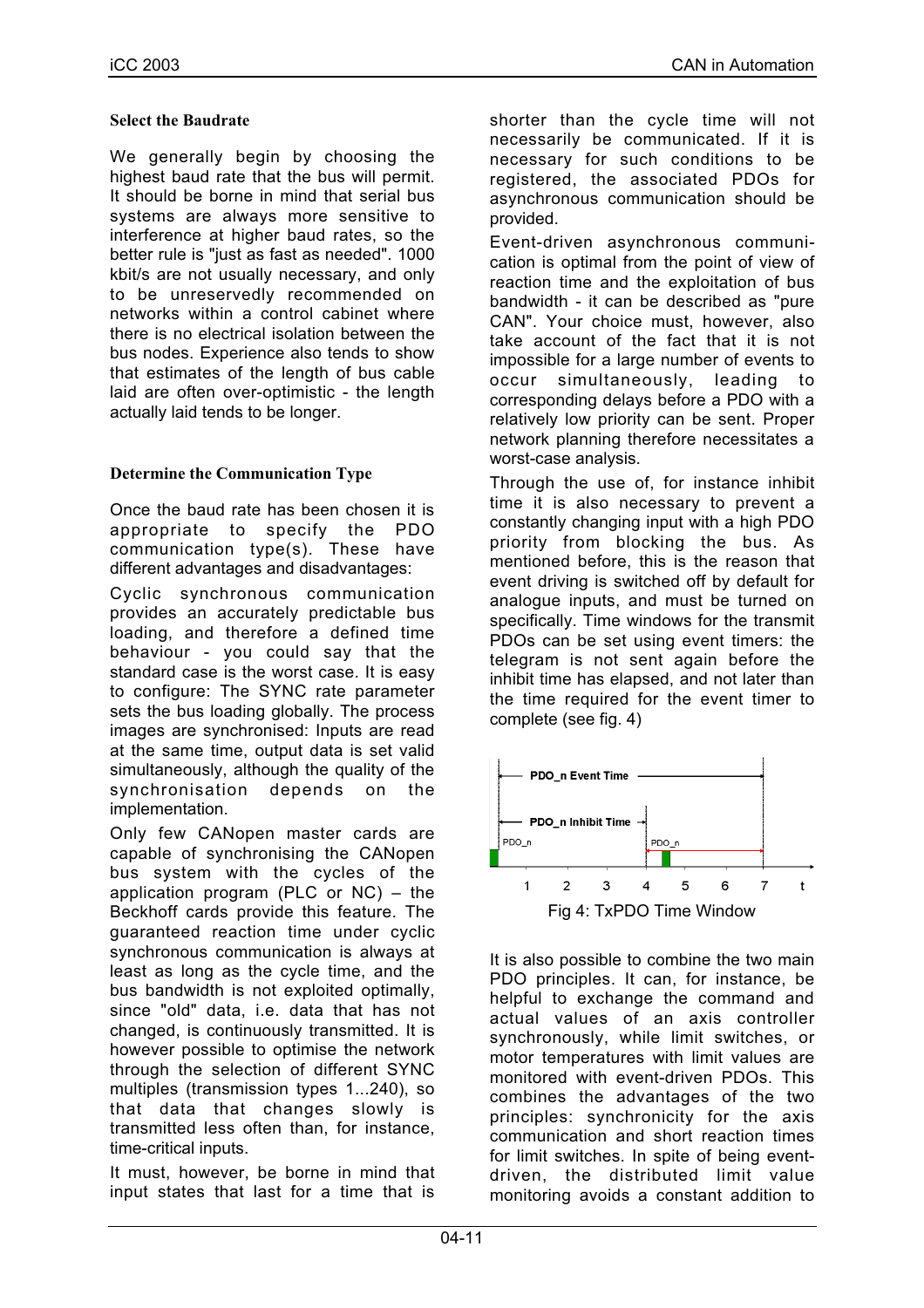the bus load from the analogue temperature value. In this example it can also be of value to deliberately manipulate the identifier allocation, in order to optimise bus access by means of priority allocation: the highest priority is given to the PDO with the limit switch data, and the lowest to that with the temperature values. Optimisation of bus access latency time through modification of the identifier allocation is not, however, normally required. On the other hand the identifiers must be altered if "masterless" communication is to be made possible (PDO linking). In this example it would be possible for one RxPDO for each axis to be allocated the same identifier as the limit switch TxPDO, so that alterations of this important input value can be received without delay.

## **Determining the Bus Load**

It is always worth determining the bus load. But what bus load values are "permitted", or indeed sensible? It is first necessary to distinguish a short burst of telegrams in which a number of CAN messages follow one another immediately - a temporary 100% bus loading. This is only a problem if the sequence of receive interrupts that it caused at the CAN nodes can not be handled. This would constitute a data overflow (or "CAN queue overrun"). This can occur at very high baud rates (> 500 kbit/s) at nodes with software telegram filtering and relatively slow or heavily loaded microcontrollers if, for instance, a series of remote frames (which do not contain data bytes, and are therefore very short) follow each other closely on the bus (at 1 Mbit/s this can generate an interrupt every 40 µs; for example, an NMT master might transmit all its guarding requests in an unbroken sequence). This can be avoided through skilled implementation, and the user should be able to assume that the device suppliers have taken the necessary precautions. A burst condition is entirely normal immediately after the SYNC telegram, for instance: triggered by the SYNC, all the nodes that are operating synchronously try to send their data at almost the same time. A large number of arbitration processes take place, and the

telegrams are sorted in order of priority for transmission on the bus. This is not usually critical, since these telegrams do contain some data bytes, and the telegrams trigger a sequence of receive interrupts at the CAN nodes which is indeed rapid, but is nevertheless manageable.

The Bus load most often refers to the value averaged over several primary cycles, that is the mean value over 100- 500 ms. CAN, and therefore CANopen, is indeed capable of managing a bus loading of close to 100% over long periods, but this implies that no bandwidth is available for any repetitions that may be necessitated by interference, for asynchronous error messages, parameterisation and so on. Clearly, the dominant type of communication will have a large influence on the appropriate level of bus loading: a network with entirely cyclic synchronous operation is always in any case near to the "worst case" state, and can therefore be operated with values in the 70-80% range. The figure is very hard to state for an entirely event-driven network: an estimate must be made of how many events additional to the current state of the system might occur, and of how long the resulting burst might last - in other words, for how long the lowest priority message will be delayed. If this value is acceptable to the application, then the current bus loading is acceptable. As a rule of thumb it can usually be assumed that an event-driven network running with a base loading of 30-40% has enough reserve for worst-case scenarios, but this assumption does not obviate the need for a careful analysis if delays could have critical results for the plant. The Beckhoff FC510x PC cards indicate the bus loading via the System Manager (see Fig. 5).



# Fig 5.: Bus load Indication

This variable can also be processed in the PLC, or can be displayed in the visualisation system.